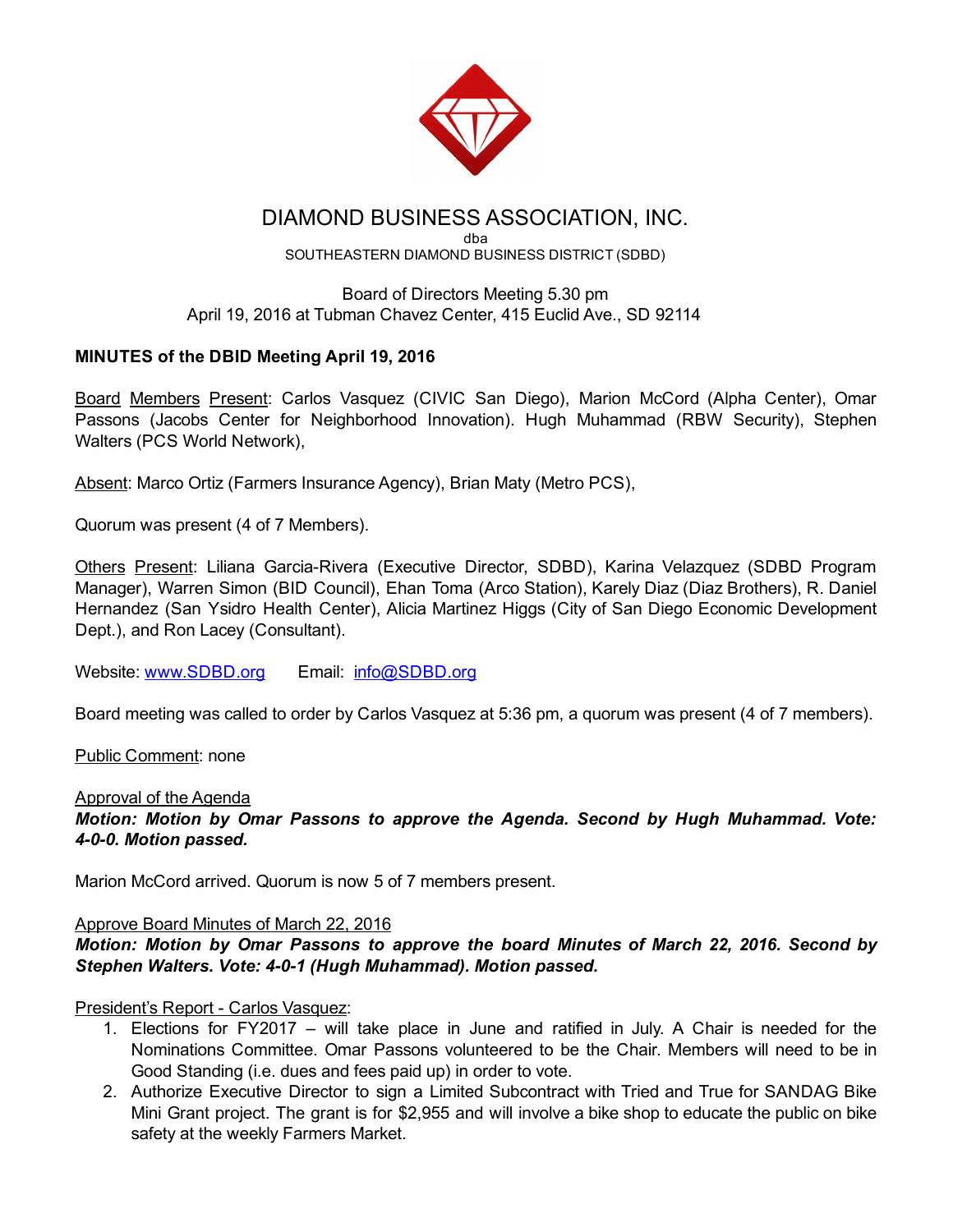*Motion: Motion by Omar Passons to authorize Executive Director to sign a limited subcontract with Tried and True for SANDAG Bike mini grant project. Second by Marion McCord. Vote:401 (Hugh Muhammad). Motion passed.*

3. Approve closing of Wells Fargo checking account.

### *Motion: Omar Passons made a motion to approve closing the Wells Fargo checking account. Second by Marion McCord. Vote: 500. Motion passed.*

#### Financial Reports for March 2016

Liliana explained that they will be available in May, as Mary Joseph will now prepare as part of the transition.

Executive Directors Report - Liliana Garcia-Rivera:

- 1. The Diamond Business Corridor Clean Up will be on Saturday April 23 from 9am to noon. Liliana Garcia-Rivera pointed out that the expenses incurred would be allocated the Shop Diamond budget since we don't have a line item a clean up event this year. An estimate from Jones Brothers Mississippi BBQ for \$300 was circulated. Meet at the Alpha Center (6323 Imperial Avenue) at 9am. It will be in conjunction with the I Love a Clean San Diego.
- 2. Technical Assistance Grant funds (\$2,000) need to be used before the fiscal year end. A Board Retreat (and a few tech equipment items) was suggested. Discussion followed. It was decided to spend \$500 or less on the Board Retreat and to hold it on Saturday June 18th from 9am to 1pm. Search will begin for a facilitator.
- 3. City of San Diego Business Walk on 3/30 was very successful as many volunteers helped with business surveys.
- 4. Shirley Weber 79<sup>th</sup> District Planning and Financing Your Business Workshop at the Tubman Chavez Center on May 6 at 9:45 am to 11:30 am.

#### Economic Development Committee Report:

Approve SDBD Signage Grant for Superior Scents on Logan Avenue. The grant will be for \$500 with a matching amount from the business.

### *Motion: Motion by Omar Passons to approve SDBD matching signage grant of \$500 for Superior Scents on Logan Avenue. Second by Stephen Walters. Vote: 500. Motion passed.*

Bonnie Jean's Soul Food will have a BBQ fundraiser on Saturday May 7 to benefit Bonne Jean's Soul Food Café, at 1964 54<sup>th</sup> Street, from noon to 3pm. Fundraising for seed money to complete interior renovations until the Kiva Zip loan is funded.

#### Marketing Committee Report

Spring Business Mixer is on April 28 at Tacos El Paisa from 6pm to 8pm. LISC rep will give a short overview of the Kiva Zip loan program.

Second Annual Diamond Street Festival committee meetings are well attended and planning is moving along. Need to push through for sponsorships.